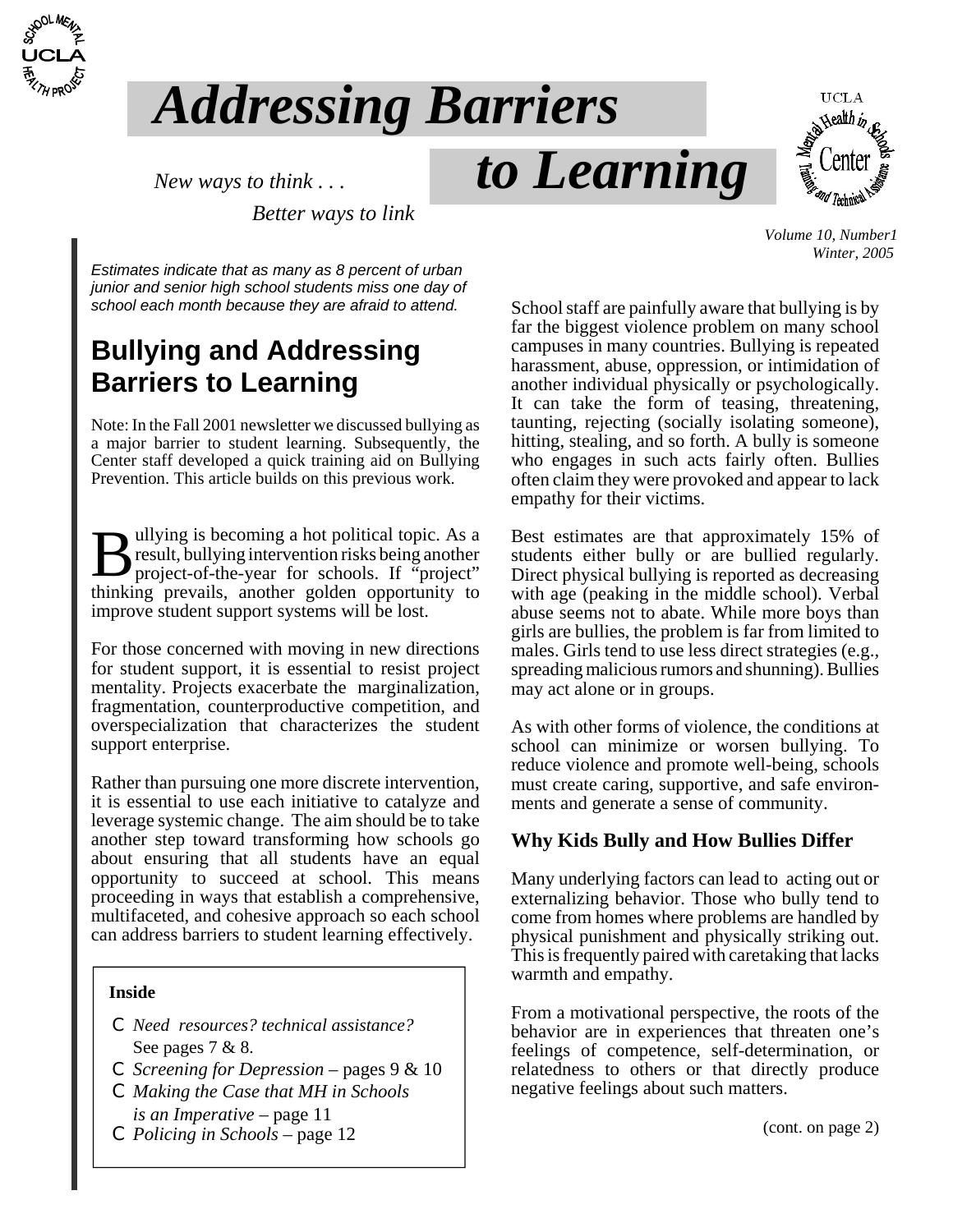What causes acting out behavior to take the form of bullying is unclear. Initially, bullying behavior may be "modeled" and/or encouraged by significant others (e.g., imitating family members or peers).

Over time, it is likely that bullying develops because a youngster (1) finds the aggression enhances feelings of competence, self-determination, or connection with valued others and (2) perceives the costs of bullying as less than the "benefits." Some bullies seem to use the behavior mostly as a reactive defense; others seem to find so much satisfaction in the behavior that it becomes a proactive way of life.

Unfortunately, much of the current literature on interventions to address bullying focuses on the behavior, per se. Too little attention is paid to underlying causes. Relatedly, there is little discussion of different types of bullying. And, solutions are often narrow programs (usually emphasizing only skill development).

When different types of bullying are considered, it helps interveners to differentiate how best to approach the problem. In particular, understanding the causes of the behavior helps place discussion of social/prosocial skills in proper context. Such understanding underscores that in many cases the problem is not one of undeveloped skills, and thus, the solution in such instances is not simply skill training. Indeed, a core intervention task is to address motivational considerations. This encompasses the underlying motivation for not using already developed skills and/or finding ways to enhance motivation for acquiring and practicing underdeveloped skills.

OFor example, a great deal of bullying at school is done by groups "ganging up" on students who are "different." Many of those doing the bullying would not engage in this activity on their own, and most probably know and can demonstrate appropriate social skills in other situations.

In this example, the cause of the problem indicates the focus of intervention should be on the subgroup and school culture, rather than specific individuals. Currently, this includes human relations programs (including strategies to enhance motivation to resist inappropriate peer pressure) and environmentoriented approaches (e.g., intended to create a sense of community and caring culture in schools). Such interventions require broad-based leadership on the part of staff and students. The essence of the work is to maximize inclusion of all students in the social

support fabric of the school and, in the process, to minimize scapegoating and alienation.

**O**Other students may bully in an attempt to feel a degree of mastery and control over situations in which their sense of competence is threatened by daily academic failure. These youngsters often are expressing frustration and anger at the broader system by targeting someone more vulnerable than themselves. It is not uncommon for such individuals to have requisite social skills, but to manifest them only in the absence of threats to their sense of well-being. Here, too, an understanding of cause helps interveners address sources of frustration.

In a recent article in the *American Educational Research Journal* (2004), Watts and Erevelles stress that "most pragmatic responses to school violence seek to assign individual blame and to instill individual responsibility in students." From the perspective of the intersection of critical race theory and materialistic disability studies, they argue that "school violence is the result of the structural violence of oppressive social conditions that force students (especially low-income, male African American and Latino students) to feel vulnerable, angry, and resistant to the normative expectations of prison-like school environments."

OSome students do lack social awareness and skills and end up bullying others because they lack the ability to establish positive peer relationships. Their problem often is compounded by the frustration and anger of not knowing alternatives. In such cases, probably any contemporary synthesis of social skills and any rigorous theory of moral development provide important insights and relevant frameworks to guide intervention.

OA few other youngsters fall into a more proactive category of bullying. These are students whose behavior is not motivated by peer pressure, and they are not reacting to threats to their feelings of competence, self-determination, or connection to others. They are unmoved by efforts to create a caring community. Instead, they proactively, persistently, and chronically seek ways to intimidate others, apparently motivated by the "pleasure" they derive from their actions.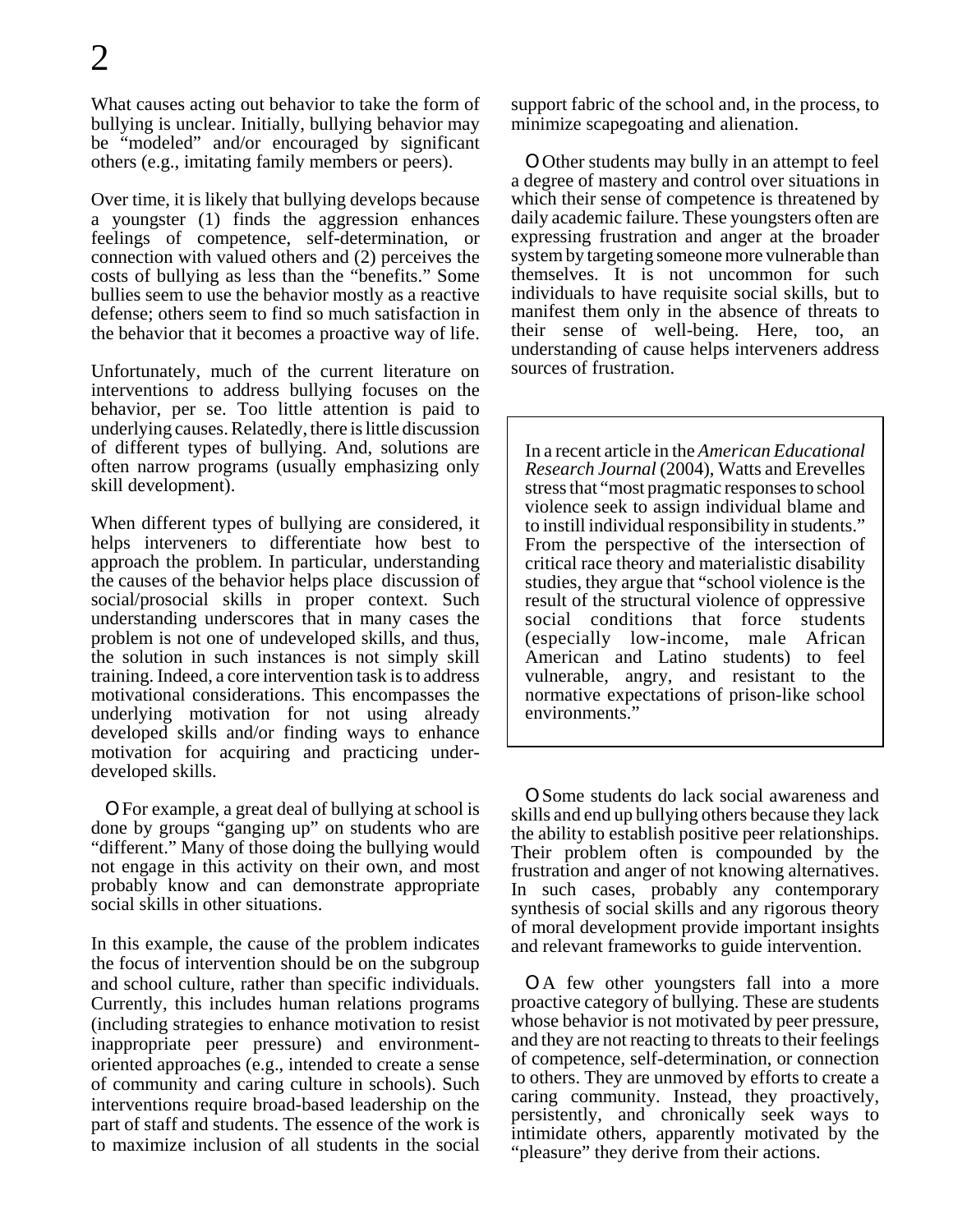By now it should be evident that bullying is a complex and multi-determined phenomenon. As such, comprehensive, multifaceted, and integrated approaches are needed to address the problem. These can be built on the resources of the family, teachers and other school staff, and community support networks. The process begins by enhancing a caring and socially supportive climate throughout the school and in every classroom, as well as providing assistance to individual students and families.

### **Working Toward Comprehensive Systemic Change**

Bullying clearly gets in the way of many students having an equal opportunity to succeed at school. The behavior disrupts and is hurtful. And, observing such behavior may disinhibit others. When a student misbehaves, therefore, a natural reaction is to want the youngster to experience, and others to see, *consequences*. It is hoped that public awareness of consequences will deter problems. For these reasons, a considerable amount of school time is devoted to discipline and "classroom management."

To these ends, schools increasingly overrely on negative consequences and control techniques. In doing so, school staff model behavior that can foster rather than counter development of negative values and can produce other forms of undesired behavior. Moreover, the tactics often make schools look and feel more like prisons than community treasures.

To move beyond overreliance on punishment and control strategies, there is ongoing advocacy for social skills training, positive behavior support, and new agenda for emotional "intelligence" training, asset building, and character education. Relatedly, there are calls for greater home involvement, with emphasis on enhanced parent responsibility for their children's behavior and learning.

More comprehensively, some reformers want to transform schools. They want to enhance an atmosphere of "caring," "cooperative learning," and a "sense of community." They want schools that are holistically- oriented and family-centered. They want curricula to enhance values and character, including responsibility (social and moral), integrity, self-regulation (self-discipline), and a work ethic. They want schools to foster self-esteem, diverse talents, and emotional well-being.

When paired with a contemporary understanding of human motivation, the above ideas mesh well with addressing bullying. And, they account for the reality that the major intent in dealing with behavior problems at school must be the engagement and re-engagement of students in classroom learning.

The challenge, then, is not to develop a bullying prevention project; it is to create a comprehensive, multifaceted, and cohesive system that supports student learning and healthy development and addresses barriers. Toward these ends, approaches to learning supports must rethink and redesign

- C policies
- C intervention frameworks, standards, and accountability indicators
- C infrastructure design (a) at the school level, (b) for a feeder pattern (e.g., to achieve economies of scale), and (c) for ensuring appropriate support from the district and community, from intermediate regional agencies, and from the state's department of education and its agency partners.

Pioneering initiatives are showing the way. These initiatives are developing integrated *systems* to promote development and prevent problems, provide assistance as early as feasible after the onset of problems, and address the needs of students with chronic and severe problems. Their work reflects a fundamental commitment to reframing school improvement in terms of three components (see the figure on the next page).

### **Component to Address Barriers to Learning and Teaching**

We have stressed that a multifaceted, cohesive and comprehensive, approach is needed to address bullying and other barriers to learning. A major focus in all this is on interventions to improve classroom, school, home, and neighborhood environments to prevent problems and enhance youngsters' strengths. At the same time, essential supports and assistance are provided those who require something more to address barriers and engage or re-engage them in schooling and *enable* their classroom learning. As the figure indicates, we call the component for addressing barriers an *Enabling Component*.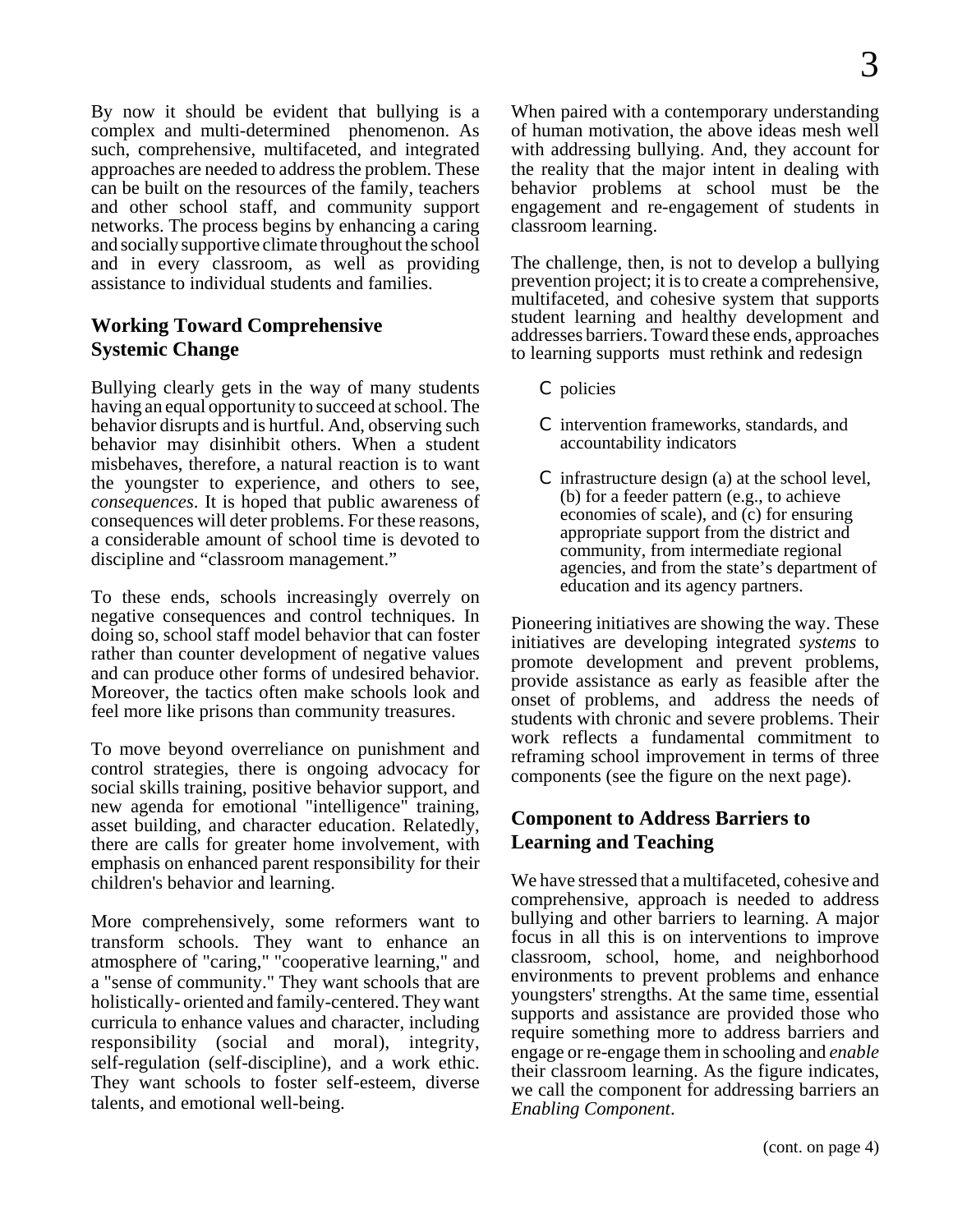

The usefulness of the concept of an Enabling Component as a broad unifying focal point for policy and practice is evidenced in its adoption by various states and localities around the country. These include the California and Iowa Departments of Education, whose version is called a *Learning Supports* component, and the Hawai'i Department of Education, whose version is called a *Comprehensive Student Support System.*

Whatever the component is called, the goals are the same:

- C providing students with comprehensive, multifaceted, and integrated learning supports that are accessible, timely, and strength-based so students can achieve in school, be confident and caring, and become contributing citizens in their communities;
- C involve families, students, educators, and community members as integral partners in the provision of a supportive, respectful learning environment; and
- C integrate the human and financial resources of public and private agencies to create caring communities at each school.

The focus of such a component begins in the classroom, with differential classroom practices as the base of support for each student and extends beyond the classroom to include school and community resources. Specifically, each school is to have programs to:

- C enhance the ability of the classroom teacher and other to facilitate learning through prevention and early intervention;
- C increase family involvement in schools and schooling;
- C provide support for the many transitions experienced by students and their families;
- C expand community involvement through volunteers, businesses, agencies, faithbased organizations, etc.;
- C respond to and prevent crises, violence, bullying, substance abuse, etc.;
- C provide specialized student and family assistance.

The above elements are essential to a school's ability to accomplish its instructional mission; they do not represent an agenda separate from that mission. Moreover, the emphasis on these elements helps create a school-wide culture of caring and nurturing. In turn, such an atmosphere helps students, families, staff, and the community at large feel a school is a welcoming, supportive place that accommodates diversity and is committed to assuring equal opportunity for all students to succeed at school.

To pursue the functions involved in developing an enabling or learning supports component at a school, each school should establish:

- C an administrative leader who guides and is accountable for daily implementation, monitoring, and problem solving and longterm development of the component;
- C a team of learning support staff (e.g., pupil services personnel) who ensure all relevant resources are woven together to install, maintain, and evolve a comprehensive, multifaceted, and cohesive continuum of interventions over a period of years;
- C mechanisms for identifying and responding to specific students' problems with the least intervention necessary.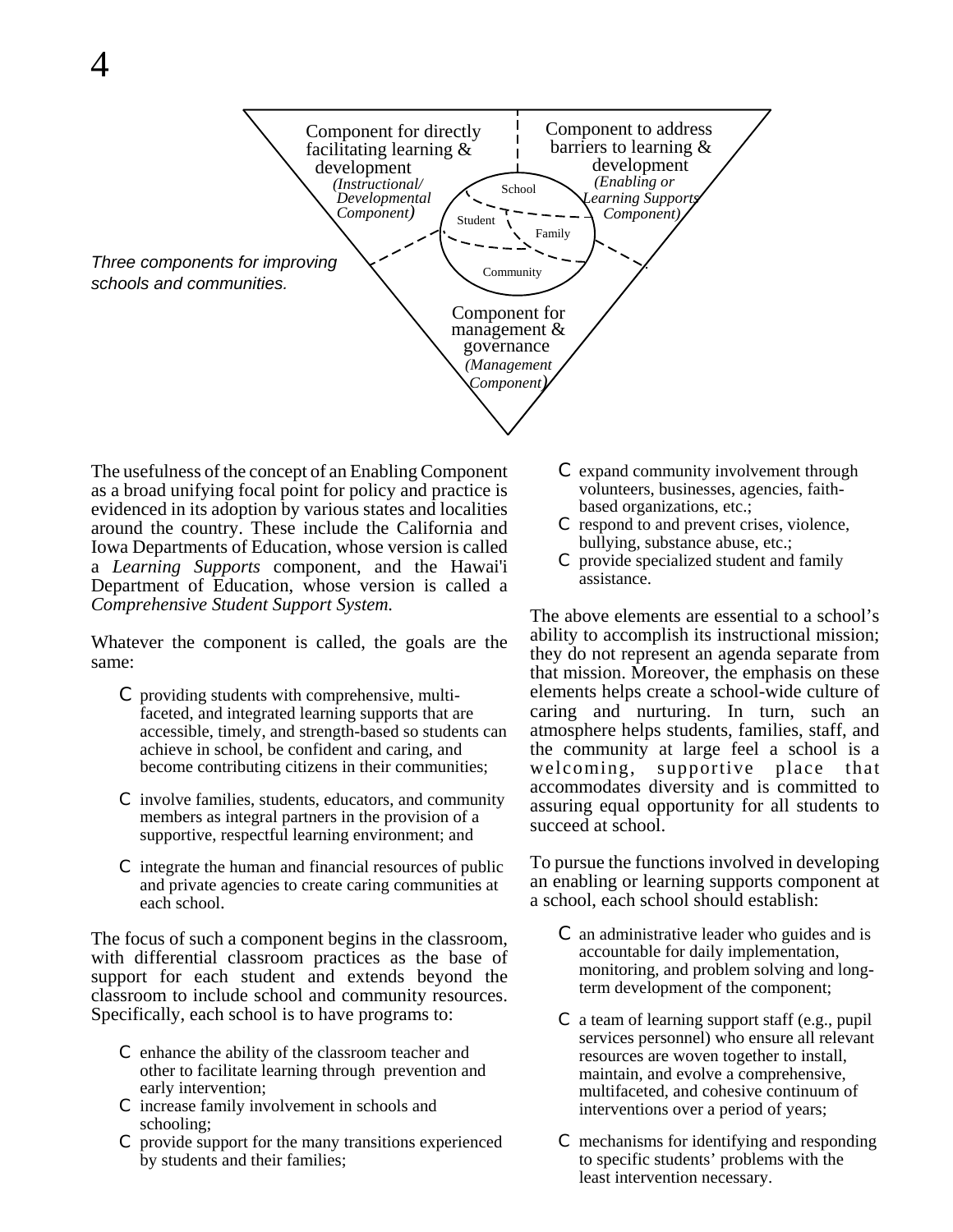### **Concluding Comments**

In the Forward to the fourth edition (2001) of *Indicators of School Crime and Safety* http://www.ojp.usdoj.gov/bjs/pub/pdf/iscs01.pdf Gary Phillips (Acting Commissioner of Education Statistics) and Lawrence Greenfeld (Acting Director of the Bureau of Justice Statistics) state:

The safety of our students, teachers, and staff at school continues to be the focus of considerable national attention. National indicators affirm that the levels of crime in school have continued to decline, that acts that promote fear and detract from learning are decreasing, and that students feel more safe in school than they did a few years ago. Despite declining rates, . . . violence, theft, bullying, drugs, and firearms still remain problems in many schools throughout the country and periodically the news headlines relate . . . a tragic event in a school somewhere in America.

As the report stresses, the goal remains one of ensuring that schools are safe and secure places for all students, teachers, and staff members. "Without a safe learning environment, teachers cannot teach and students cannot learn."

It is unlikely that a safe learning environment will emerge simply by developing a better "bullying prevention" program. Such programs can help, but ultimately what a school needs is a comprehensive, multifaceted, and cohesive approach for addressing barriers to development and learning. Every school and community should use each opportunity that arises to move forward in establishing an Enabling or Learning Supports Component. By doing so, society will move closer to fulfilling the aim of assuring every child reaches full potential and no child is left behind.

#### #########################################################

#### **For more on working toward** *comprehensive systemic change***, see the following online resources developed by the Center:**

- *Expanding Educational Reform to Address barriers to Learning: Restructuring Student Support Services & Enhancing School-Community Partnerships* – http://smhp.psych.ucla.edu/pdfdocs/Report/Expand.pdf
- *Moving in New Directions for Student Support* http://smhp.psych.ucla.edu/pdfdocs/contedu/movinginn ewdirections.pdf

#### *Where's it Happening? New Directions for Student Support and Lessons Learned* http://smhp.psych.ucla.edu/pdfdocs/wheresithappening/ wheresithappening.html

- *Creating the Infrastructure for an Enabling (Learning Support) Component to Address Barriers to Student Learning* – http://smhp.psych.ucla.edu/qf/infrastructure\_tt/infr aindex.htm
- *Addressing Barriers to Learning: Overview of the Curriculum for an Enabling (or Learning Supports) Component* – http://www.smhp.psych.ucla.edu/pdfdocs/quicktraining/ addbarr.pdf

### *Need More Resources to Develop an Enabling or Learning Supports Component?*

Use the Center's Online Clearinghouse Quick Find entitled: *Enabling Component*

## **For more resources specifically on** *Bullying***, see the specially developed Center Quick Training Aid entitled:**

*Bullying Prevention* – http://smhp.psych.ucla.edu/ pdfdocs/quicktraining/bullyingprevention.pdf

### *Need More on Bullying?*

Use the Center's Online Clearinghouse Quick Find on *Bullying*: (It contains links to key references, empirically supported programs, and centers specializing in the topic and related topics.)

Other Quick Finds that may be helpful:

*>>Hate Groups >>Threat Assessment >>Safe Schools & Viol. Prevent. >>Conflict resolution in schools >>Environments that support learning >>Peer relationships >>Social Skills >>Prevention of social & MH problems >>Anger Management >>Conduct Disorders >>Emotionally Disturbed Children >>Family Counseling >>Oppositional Defiant Disorders >>At Risk Youth Education >>Mentoring >>Motivation >>Resilience >>Self-esteem >>Youth Development >>classroom focused enabling*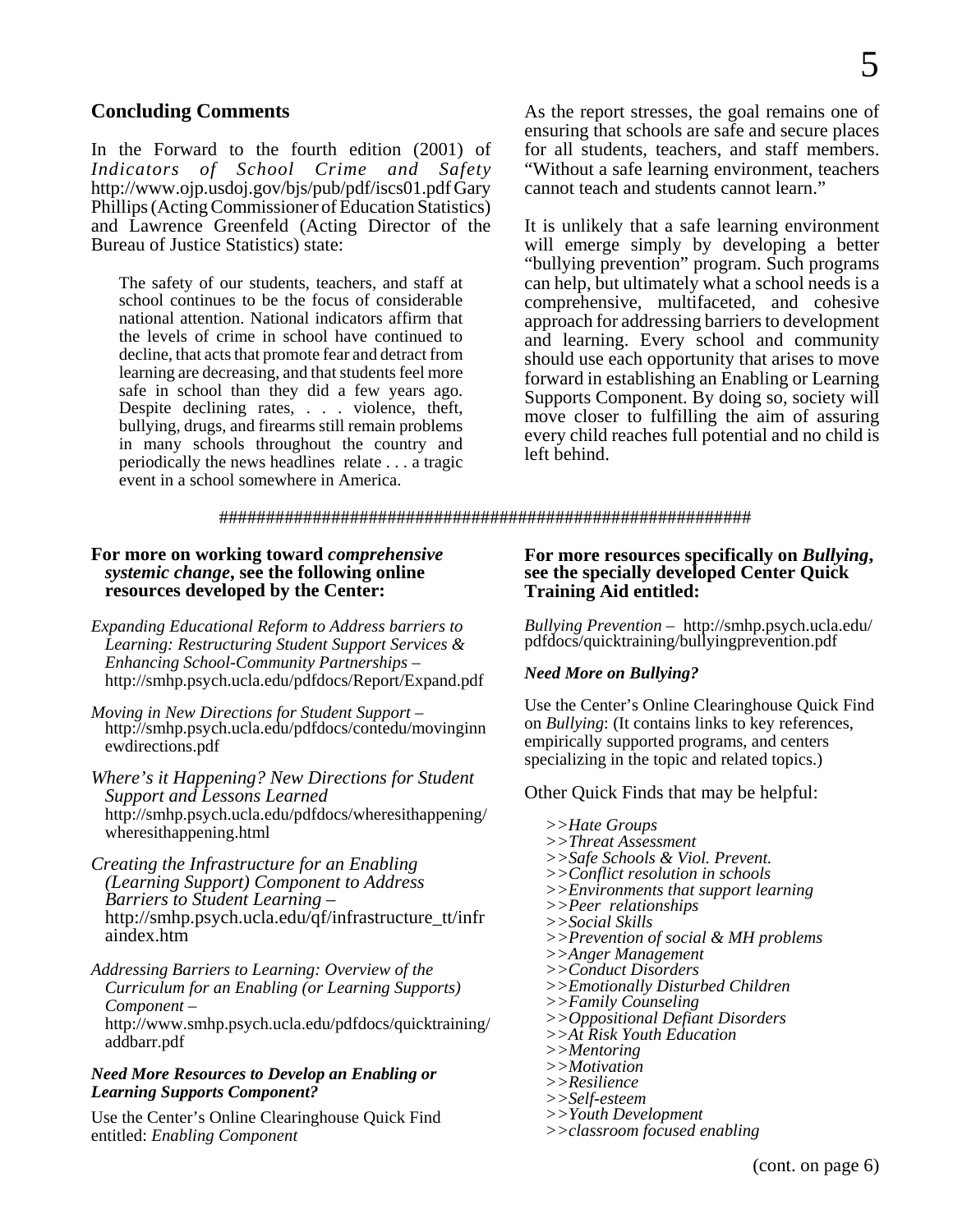6

Among the links you will find on several of the above Quick Finds are:

>>*Blueprints for Violence Prevention* at http://www.colorado.edu/cspv/blueprints which provides a great deal of information on empirically supported programs for bullying, such as *The Bullying Prevention Program* (Olweus, Limber, & Mihalic, 1999). >>*Promoting Social and Emotional Learning: Guidelines for Educators* from the

Collaborative for Academic, Social, and Emotional Learning – www.CASEL.org

>>*Bullying Resource Packet* – http://csmha.umaryland.edu/how/bullying\_2002.pdf

#### **SAMHSA Has a Wealth of Resources on Bullying And Violence Prevention**

>>Go to the *Center for Mental Health Service's National Mental Health Information Center –*  http://www.mentalhealth.org/ (search for bullying)

>>Go to *SAMHSA's library* – http://www.samhsa.gov/ library/searchreal.aspx (search for bullying)

A few examples of resources include:

- >>About Bullying http://www.mentalhealth. samhsa.gov/15plus/aboutbullying.asp
- >>Prevention Pathways *The ABCs of Bullying: Addressing, Blocking, & Curbing School Aggression* http://pathwayscourses.samhsa.gov/bully/bully\_intro\_ pg1.htm
- >>Take Action Against Bullying www.mentalhealth. samhsa.gov/publications/allpubs/SVP-0056/
- >>Bullying is Not a Fact of Life www.mentalhealth. samhsa.gov/publications/allpubs/SVP-0052/
- >>The School Bully Can Take a Toll on Your Child's gov/publications/allpubs/CA-0043/default.asp
- >>School violence, bullying prevention, A Family Guide – use search at http://www.samhsa.gov/library/searchreal.aspx

 >>Bullying, teenage peer relationships, parenting tips Family Guide – use search at http://www.samhsa.gov/library/searchreal.aspx

#### **A Few Websites Focusing on Bullying**

- >> http://stopbullyingnow.hrsa.gov/index.asp
- $\gg$  www.bullying.org "Where you are not alone"
- >> www.bullying.org/public/frameset.cfm
- >> www.bullying.co.uk/ Bullying online
- >> www.scre.ac.uk/bully/ Bullying at School
- >> www.stopbullyingnow.com/ Stop Bullying Now
- >> www.nobully.org.nz/advicek.htm What's Bullying
- >> www.scre.ac.uk/bully/ Bullying at School
- >> www.education.unisa.edu.au/bullying/ Bullying in Schools and what to do about it
- >> www.pta.org/bullying/index.asp Think you know what a bully looks like?

#### **Some Books**

- *Stop the Bullying: a handbook for schools* by Ken Rigby. Revised and updated practical handbook, published by the Australian Council for Educational Research in 2003 (ACER Press, Australia). www.acerpress.com.au
- *The Bully, the Bullied, and the Bystander : From Preschool to High School --How Parents and Teachers Can Help Break the Cycle of Violence* by B. Coloroso, HarperResource (2004).
- *Bullying at School: What We Know and What We Can Do (Understanding Children's Worlds)* by D. Olweus, Blackwell Publishers (1993).
- *Schools Where Everyone Belongs: Practical Strategies for Reducing Bullying* by S. Davis, Stop Bullying Now (2004).
- *Bully Free Classroom* by A. Beane, Free Spirit Press, (1999).
- *Quit It! A Teacher's Guide on Teasing and Bullying for use in Grades K-3* by M. Froschl, et al, Educational Equity Concepts (1998).
- *And Words Can Hurt Forever : How to Protect Adolescents from Bullying, Harassment, and Emotional Violence* by James Garbarino, Ellen deLara Free Press (2002).
- *Peer Harassment in School: The Plight of the Vulnerable and Victimized* by Jaana Juvonen & Sandra Graham (Eds.) The Guilford Press (2001).
- *The Anti-Bullying Handbook* by Keith Sullivan, Oxford University Press (2000)

Also see additional references accompanying the American Psychological Association's "Resolution on Bullying Among Children and Youth" in the *Clinical Child and Adolescent Psychology Newsletter, 19*, pp. 5, 7.

### I see that bully stole your lunch again.

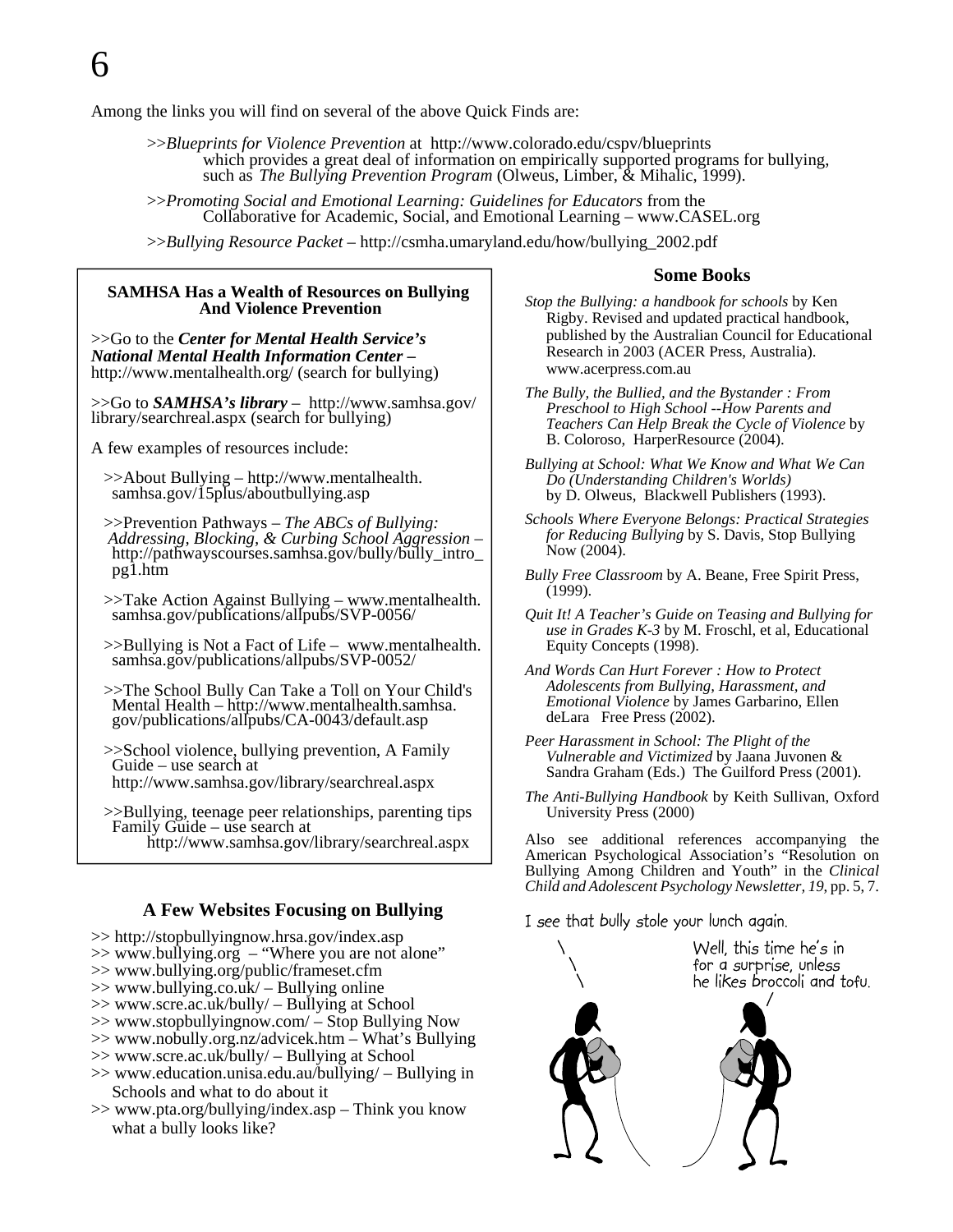



### Policy and Practice Analyses of School Improvement Planning

Major concerns in advancing the field are factors that maintain the marginalization of efforts to address barriers to student learning (including psychosocial and MH problems). Based on pilot research and a review of the Annenberg Institute for School Reform's *Tools for School Improvement Planning* http://www.annenberginstitute.org/tools/index.html, the Center staff has identified the likelihood that school improvement planning is one such factor.

School improvement planning has fundamental implications for school policy and practice. The question that needs analysis is: To what degree does such planning incorporate a *major* focus on addressing barriers to learning and teaching?

To answer this question, Center staff are about to gather and analyze a broad sample of school improvement plans and prepare and report a set of recommendations. As one facet of our sampling, we invite anyone who has access to state, district, or school site improvement planning documents to send a copy to the Center. (See address in box on page 8.)

### Online Clearinghouse Quick Finds

Over the past few years, the Center staff have been converting all the relevant materials in our clearinghouse into a *Quick Find* topical menu of online resources designed for easy access. Clicking on a Quick Find topic brings up direct links to many specific resources, some developed by our Center, some developed by others. The Quick Find also provides links to other relevant centers and organizations and a brief listing of some references available through libraries.

Center staff periodically update the Quick Finds. As a stimulus for doing so, we invite users to inform us about resources and other topics that will improve this Online Clearinghouse. So, the next time you are searching for resources on a topic (e.g., anger management, ADHD, resilience, zero tolerance), use the Quick Find menu. If you don't find what you need, contact us, and we will improve the system. (Contact ltaylor@ucla.edu)

### **\*\*\*NEW AND UPDATED RESOURCES**

Two recent articles by the Center co-directors:

>"Mental Health in Urban Schools" – prepared for the National Institute for Urban School Improvement's *On Point* Series – soon to be online at http://www.inclusiveschools.org/

>"Mental Health in Schools: A Shared Agenda" – invited article for *Emotional & Behavioral Disorders in Youth* from Columbia University's Center for the Advancement of Children's MH.

A few recently updated resources:

 >*Addressing Barriers to Learning: A Set of Surveys to Map What a School Has and Needs* http://smhp.psych.ucla.edu/pdfdocs/Surveys/Set1.pdf

 >*Behavioral Initiatives in Broad Perspective* http://smhp.psych.ucla.edu/pdfdocs/behavioral/behini.pdf

>*Sustaining School and Community Efforts to Enhance Outcomes for Children and Youth: A Guidebook and Tool Kit* http://smhp.psych.ucla.edu/pdfdocs/sustaining.pdf

For more, see the section of the Center Website labeled *What's New?.* 

#### **\*\*\*SEE THE WEBSITE FOR** *HOT TOPICS*

Periodically, we highlight resources for use in responding to a particularly prominent concern. To go along with this issue of the newsletter, the latest "Hot Topic" is *Bullying: A Major Barrier to Student Learning.* Go online to see this and previous ones.

#### **\*\*\*JOIN: PRACTITIONERS' LISTSERV**

Every Monday a large group of folks involved with schools are part of a Practitioner Listserv. The email deals with concerns, questions, and responses from the field and facilitates sharing of experiences and resources. To join, email smhp@ucla.edu and ask to be added to the Practitioner Listserv. Send questions and topics for discussion to ltaylor@ucla.edu. (See page 9 of this newsletter for a recent Listserv discussion about *Screening for Depression*.)

You can live to be a hundred if you give up all the things that make you want to live to be a hundred. Woody Allen

Center Staff:

*Howard Adelman, Co-Director Linda Taylor, Co-Director Perry Nelson, Coordinator . . . and a host of graduate and undergraduate students*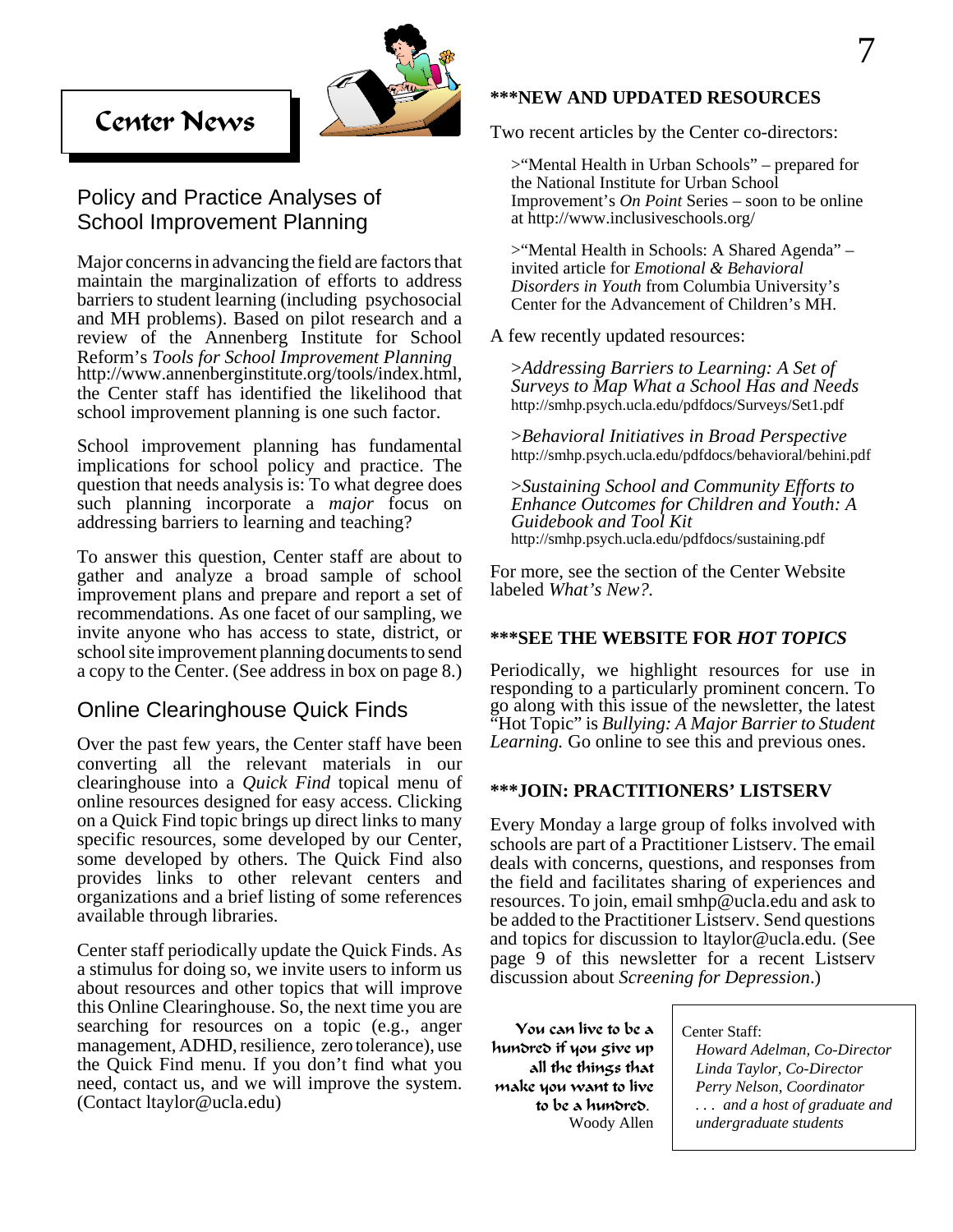### New Directions for Student Support

In support of the Initiative: *New Directions for Student Support*, our Center compiles information about places across the country where beginnings have been made that have relevance for developing comprehensive approaches. These are presented in a report entitled: *Where's it Happening? New Directions for Student Support and Lessons Learned*, which Center staff have just updated. It's online at http://smhp.psych.ucla.edu/pdfdocs/wheresithappening/ wheresithappening.html

The trailblazing and pioneering efforts described provide an intriguing glimpse into the future of student support and offer invaluable lessons learned. Some endeavors already are well along the way; some are in the planning stage or are taking first steps. A few have implemented innovations but have yet to generate the type of momentum necessary to produce full blown systemic change.

Examples of the broad-based systemic designs and initiatives described in the report are:

- C Urban Learning Center Design prototype model developed as part of the New American Schools initiative
- $C$  Hawai`i statewide initiative, including state
- legislation <sup>C</sup> Iowa state dept. of education initiative <sup>C</sup> Madison, WI district initiative
- 
- $\textcircled{c}$  St. Paul, MN district and school initiative
- C California Proposed Legislation for a
- Comprehensive Learning Supports System <sup>C</sup> Multnomah (OR) Education Service District – School Board Policy for Learning Supports

Highlights of other initiatives also are included in this report, and we look forward to adding more and more examples in coming years.

### Want resources? Need technical assistance?

Contact us at:<br>E-mail: sn

E-mail: **smhp@ucla.edu** Ph: **(310) 825-3634** Toll Free Ph: **(866) 846-4843** Write: Center for Mental Health in Schools Department of Psychology, UCLA Los Angeles, CA 90095-1563

*Or use our website:* **http://smhp.psych.ucla.edu**

If you're not receiving our monthly electronic newsletter (ENEWS), send an E-mail request to:  **smhp@ucla.edu** or subscribe online @ – http://lists.ucla.edu/cgi-

bin/mailman/listinfo/mentalhealth-L

#### **FOR THOSE WITHOUT INTERNET ACCESS, ALL RESOURCES ARE AVAILABLE BY CONTACTING THE CENTER.**

Exchange info on MH practices in school and network with colleagues across the country by joining (1) the **Weekly Listserv for School MH Practitioners** and/or (2) **the Center's Consultation Cadre**. Sign up by email at smhp@ucla.edu or by phone (toll Free (866) 846-4843)

Also, if you want to submit comments and info for us to circulate, use the insert form in this newsletter or contact us directly by mail, phone, E-mail, or the Net Exchange on our website.



School ahead, go slow.

### **Learn More About the** *New Directions for Student Support* **Initiative**

For detailed information on the initiative, click on "Summits on New Directions" on the homepage of the Center for Mental Health in Schools' website – **http://smhp.psych.ucla.edu/.** It provides a list of the cosponsors, a concept paper, reports and recommendations from the summits, guidelines for a student support component at a school, resource aids for new directions, descriptions of trailblazing efforts, and much more. There are also guidelines for how to start the process for a state-wide summit.

Those interested in being involved in developing a Summit for New Directions for Student Support in their state should contact the Center at Box 951563, UCLA, Los Angeles, CA 90095-1563 Ph: (310) 825-3634 | Toll free (866) 846-4843 | Fax: (310) 206-8716 | Email: smhp@ucla.edu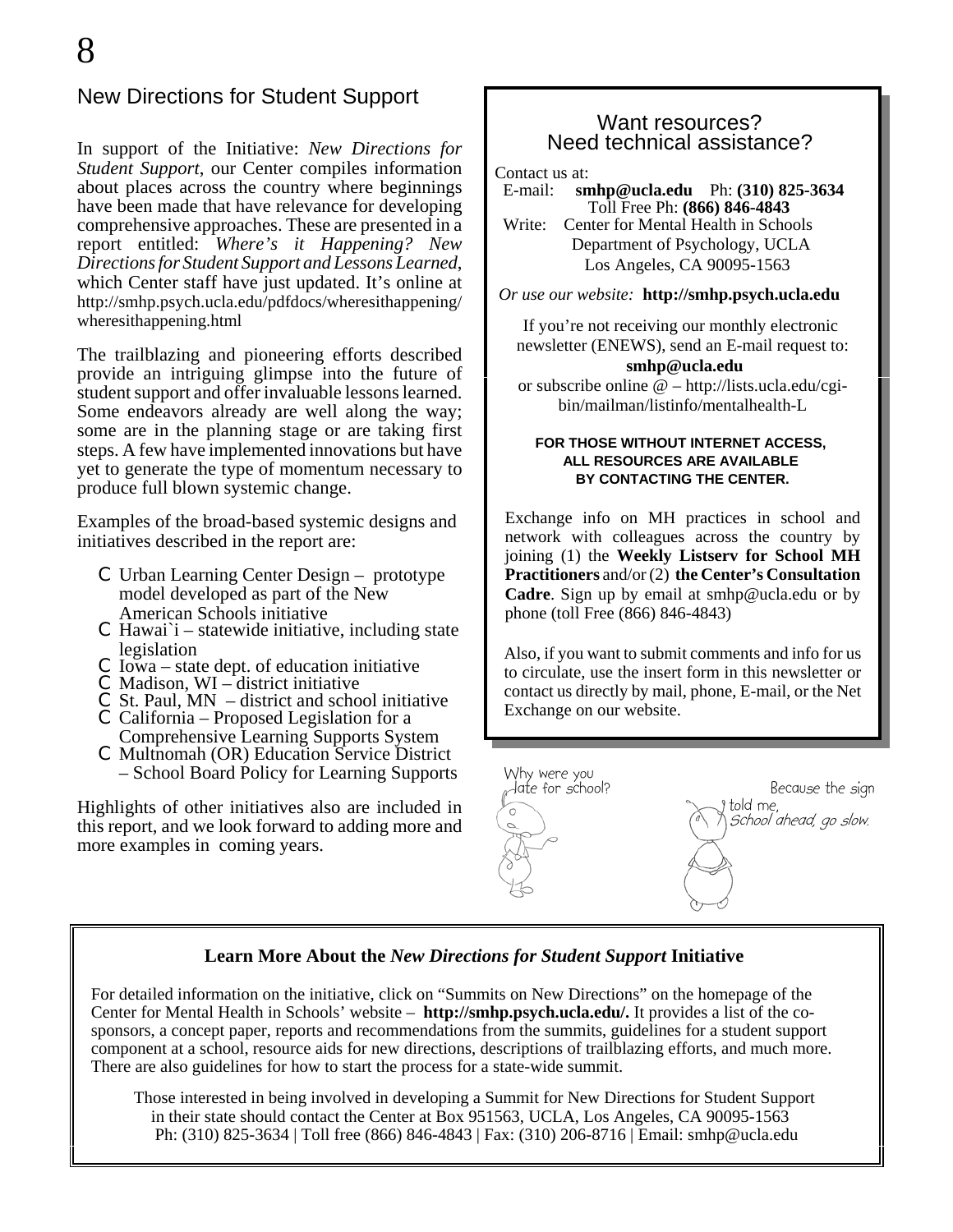

Note: Questions about using schools to screen for depression (and other emotional, behavioral, and learning problems) frequently come to the Center. A recent Center response given on the Practitioner's Listserv is reproduced below. Other comments can be found on our Website's Net Exchange.

Screening is a popular activity, and screening for depression and suicide are becoming very hot topics (e.g., see the Children's Mental Health Screening and Prevention Act of 2003 and the Garrett Lee Smith Memorial Act of 2004; also see the NIMH Selected Bibliography on Suicide Research http://www.nimh.nih.gov/research/suibib99.cfm). Even greater discussion of mental health screening is likely since it is a featured facet of the President's New Freedom Commission on Mental Health (see our Center's analysis of Goal 1 – http://smhp.psych.ucla.edu/pdfdocs/newfreedomcommisison/ newfreedbrief.pdf )

Because the best assessment instruments available still have significant methodological limitations, we have tried to urge a balancing act with respect to large-scale MH screening. Given the complexities of doing research in this arena, what comes out "best" may not be good enough in practice – especially when the focus is on all kids and all schools. (Remember that "best" doesn't always mean "good.")

The tendency in studies of screening initiatives has been to deemphasize major methodological concerns such as incremental validity and utility and the overall number of Type I and Type II errors (false positives plus false negatives). Thus, while advocates point to some empirical support and argue they have the best data available, practitioners still do not have access to really good instruments for school depression screening. And, from a public health perspective, care must be taken not to put all our eggs into screening at the expense of underwriting interventions to improve conditions that stress-out kids and lead to MH and psychosocial problems.

Advocacy for large-scale screening has been cyclical. In the last few years, the political and economic emphasis has been toward wider use of first-level screens. However, there has not been a parallel emphasis on enhancing follow-up assessments to detect false positives and on ensuring essential help is available and accessed.

Over the next few years, we anticipate a strong reaction and another review of the limitations and potential negative consequences of any set of policies and practices that mainly stress large-scale, first level screening of emotional, behavior, and learning problems. Such a reaction already can be seen in the backlash to Learning Disabilities assessment. As reflected in the IDEA reauthorization, the federal government clearly intends to reduce testing by emphasizing a *Response to Intervention* process.

Our reading of the best scientific evidence is that there is a great deal more research that must be done before we should invest in the enterprise of largescale screening for clinical depression and suicidality among children and adolescents. See, for example, the following references and resources that have relevance to such school-based screening.

For a major state of the art review of screening instruments, see Goldston's *Assessment of Suicidal Behaviors and Risk Among Children and Adolescents* (8/14/00) – http://www.nimh.nih.gov/suicideresearch/ measures.pdf Among his conclusions:

... as part of the validation procedures for measures of suicidal behavior, it is common to demonstrate that the suicidal behavior instrument correlates in a predicted way with other related constructs such as depression and hopelessness (convergent validity). However, there has been insufficient attention paid to discriminate validity, or the degree to which suicidal behavior does not correlate with constructs with which it should not. There also has been insufficient attention paid to issues of incremental validity, or the degree to which a test provides information not available elsewhere. ...studying the clinical characteristics of juvenile suicidal attempts has not been a particularly fruitful exercise to date. Empirical data about the clinical characteristics of suicidal attempts have not been shown to be related to course or response in therapy, have not been used to demonstrate that certain types of therapy are any more or less effective with specific suicidal behaviors, and have not been found to be related to future behavior. Beyond simply using instruments that assess clinical characteristics of suicidal attempts for descriptive purposes, there is a need to better understand the significance of those clinical characteristics. .... Unfortunately, there are a limited number of prospective studies which have identified risk factors with predictive utility that might be candidates for potential intervention (it makes sense to intervene with variables that portend later risk, rather than current or past risk). There are even fewer studies in which assessment measures have been administered on multiple occasions and which might yield data on the effects of repeated test administrations. And it almost goes without saying that there is a paucity of controlled intervention studies with suicidal youths - studies which might yield clues about the usefulness of different measures....

From the perspective of primary care and EPSDT, see the U. S. Preventive Services Task Force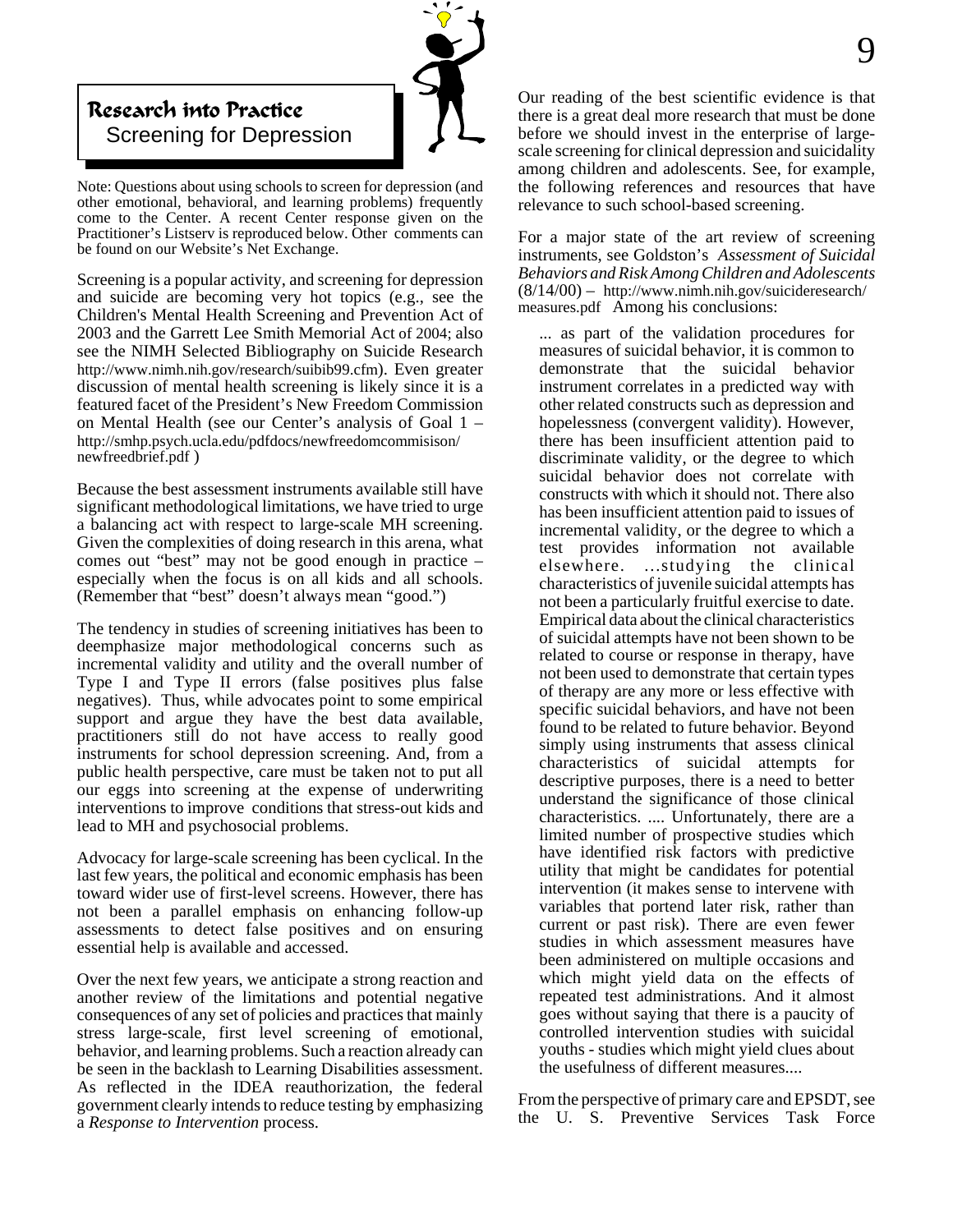*Screening for Depression: Recommendations and Rationale* (8/15/02) www.aafp.org/afp/20020815/us.html They conclude:

the evidence is insufficient to recommend for or against routine screening of children or adolescents for depression .... The benefit of routinely screening children and adolescents for depression are not known .... The predictive value of positive screening tests is lower . . . than in adults....

For a discussion of how likely school-based screening in this arena and the likelihood that such screens can balance Type I and Type II errors in favor of false positives, see "Youth Suicide Risk and Prevention Interventions: A Review of the Past 10 years" in the *Journal of the American Academy of Child & Adolescent Psychiatry,* 2003; 42, 386-405. The conclusion offered is that:

The few studies that have examined the efficacy of school-based screening (Reynolds, 1991; Shaffer and Craft, 1999; Thompson and Eggert, 1999) found that the sensitivity of the screens ranged from 83% to 100%, while the specificities ranged from 51 % to 76%. Thus, while there are few false negatives, there were many false-positives ......

A report in the *Journal of the American Academy of Child & Adolescent Psychiatry* (2004, v. 42, 71-79) done by the staff at Columbia states that the Columbia Teen Screen has

...reasonable specificity identifying students at risk for suicide. A second-stage evaluation would be needed to reduce the burden of low specificity.... As with other suicide risk instruments, the CSS has the potential of having high (0.88) sensitivity at the expense of specificity....

See also "Screening and Assessing Adolescents for Substance Use Disorders" from SAMHSA's Center for Substance Abuse Treatment (*Treatment Improvement Protocol [TIP] Series 31*). It outlines many concerns that also apply to screening for depression and suicide prevention.

We end this by stressing that decisions about screening for depression in schools must be made in terms of a costbenefit analysis that accounts for the likelihood that something significant will be done to help students – not just identify them. This raises concerns about whether appropriate help is available and accessible and how much empirical support there is for current practices.

### Other Resources on Screening for Depression and Suicide Prevention

Of specific relevance to school screening is the work of a task force at the Wisconsin Department of Public Instruction which focused on screening for Suicide Prevention. Their conclusions and their *Resource and Planning Guide for Suicide Prevention* are online at – www.dpi.state.wi.us/dpi/dlsea/sspw/suicideprev.html

 For data and more general information, go to: >Center for the Study and Prevention of Suicide, University of Rochester http://www.rochesterpreventsuicide.org/lsp.html >Suicide Prevention Research Center, Univ. of Nevada http://www.suicideprc.com. >National Center for Suicide prevention Training http://www.ncspt.org >Suicide Prevention Resource Center http://www.sprc.org or email -- info@sprc.org. You may want to look over what we have online – See our *Quick Find Online Clearinghouse* topics: >Assessment and Screening http://smhp.psych.ucla.edu/qf/p1405\_01 htm)

>Depression http://smhp.psych.ucla.edu/qf/depression.htm) >Suicide Prevention http://smhp.psych.ucla.edu/qf/p3002\_02.htm

>Empirically Supported Interventions http://smhp.psych.ucla.edu/qf/ESTs.htm includes data supporting programs for promotion of healthy development, prevention, and schoolwide interventions that present strong argument for evidence based interventions that provide an alternative to screening for problems.

Also see our Resource Aid Packet on *Screening/ Assessing Students: Indicators and Tools* http://smhp.psych.ucla.edu/pdfdocs/ assessment/assessment.pdf

Of course, prevention is the ideal. See the Center's Quick Finds for information on this topic.

########################

We are interested in views and experiences related to all this. Let us hear from you so we can share with others. Use the newsletter response insert or send to: ltaylor@ucla.edu

\

 $\langle \bigwedge \hspace{-0.15cm}\bigwedge \hspace{-0.15cm}\bigwedge \hspace{-0.15cm}\mathcal{P} \bigwedge \hspace{-0.15cm}\bigwedge \hspace{-0.15cm}\bigwedge$ 

No more prizes for predicting rain  $\dots$ 

Prizes only for building arks!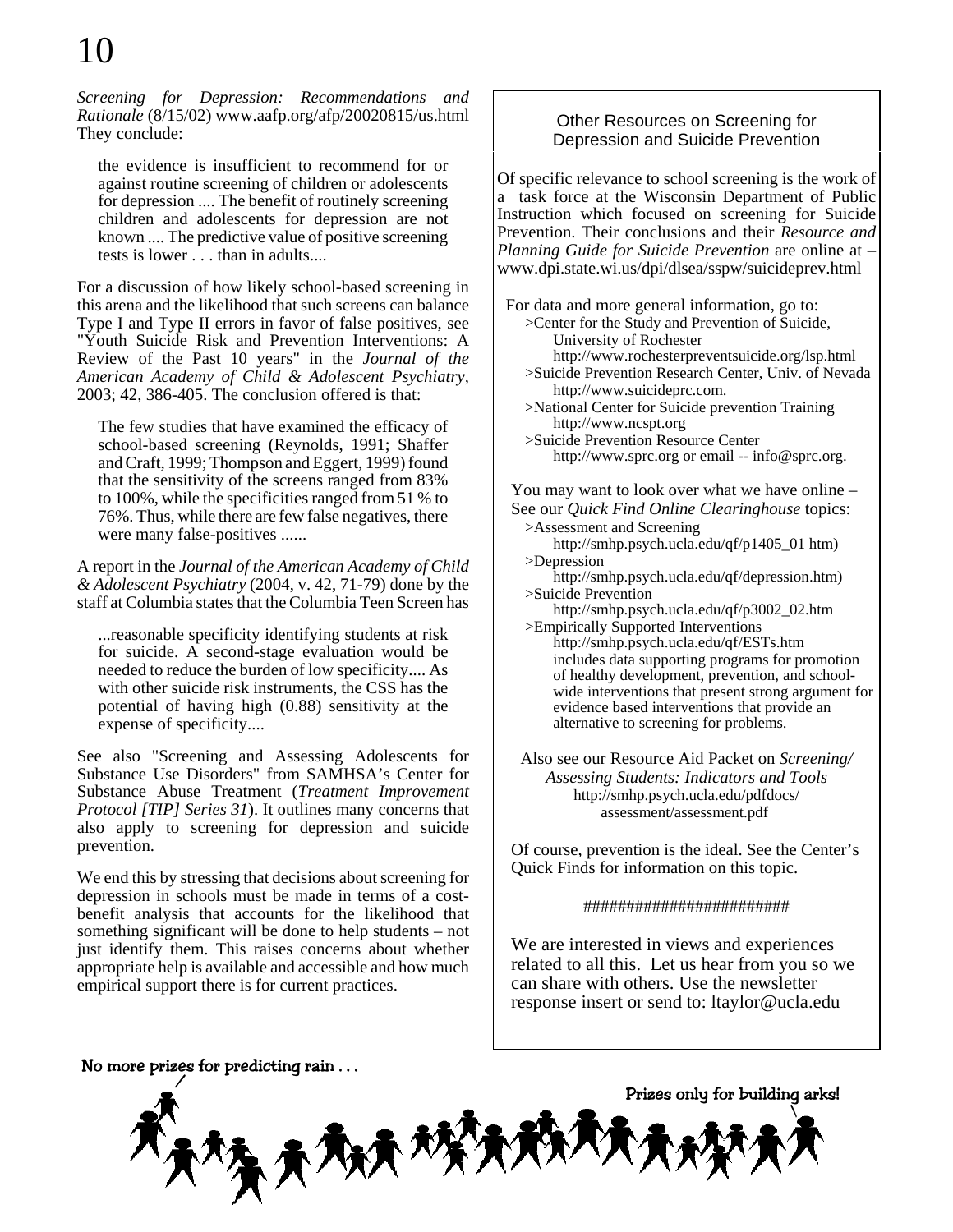### *Analysis*

# Making the Case that MH in Schools is an Imperative

Note: The Center's co-directors were invited to write an article for a journal edited by Columbia University's Center for the Advancement of Children's Mental Health. The title of the article is: *Mental Health in Schools: A Shared Agenda*. The analysis included in the concluding comments to that paper are offered below for your reflection and response.

It is one thing to provide a rationale stressing mental health in schools is an imperative; it is quite another to frame how the imperative should be met. From the perspective of the mission of schools, it is insufficient to frame the work only in terms of (a) screening and diagnosing psychopathology, (b) providing clinical services, and (c) connecting community mental health providers to schools. These, indeed, are all fundamental to improving mental health, but the framework for making the case that mental health *in schools* is an *imperative* must be more comprehensive.

Making the case requires proceeding in ways that

- C *define mental health broadly* i.e., encompass the agenda for mental health *in schools* within the broad context of the psychosocial and mental health concerns encountered each day at schools – including an emphasis on strengths as well as deficits; also include an emphasis on the mental health of students' families and school staff
- C *enhance partnerships among schools, communities, and the home* – e.g., focus on coalescing and enhancing the roles of schools/communities/homes in addressing emotional, behavioral, and learning problems
- C *confront equity considerations* e.g., stress the role mental health in schools can play in ensuring all students have an equal opportunity to succeed at school
- C *address the related problems of marginalization, fragmentation, and counterproductive competition for sparse*
- <sup>C</sup> *resources* i.e., focus on coalescing policy, agencies, organizations, and daily practice
- C *address the challenges of evidence-based strategies and achieving results* – e.g., stress ways to build on current in-school practices using a science-base.

As the New Freedom Commission recognizes, this is a time of sparse resources for public enterprises. Therefore, their report stresses the importance of "policy and program changes that make the most of existing resources by increasing cost effectiveness and reducing unnecessary and burdensome regulatory barriers, coupled with a strong measure of accountability." The aim is to more wisely invest and use sparse resources. The focus in this brief on mental health in schools is consistent with this aim.

Schools currently expend significant resources on student support programs and services that address behavioral and emotional problems. Such resources are deployed through piecemeal policies and are implemented in a fragmented manner. One focus of the federal Mental Health in Schools Program has been to address these problems so that resources are deployed and redeployed in ways that enhance equity with respect to availability, access, and effectiveness.

As the Commission's recommendations are operationalized, the opportunity arises to further the agenda for schools to play a comprehensive role in transforming mental health in the U.S.A. There are many stakeholders ready to help make this a reality.

### **Why mental health in schools?**

*School systems are not responsible for meeting every need of their students. But when the need directly affects learning, the school must meet the challenge.*

Carnegie Council on Education Task Force

Let us know your views so we can share them with others. Use the newsletter response insert or send to: ltaylor@ucla.edu

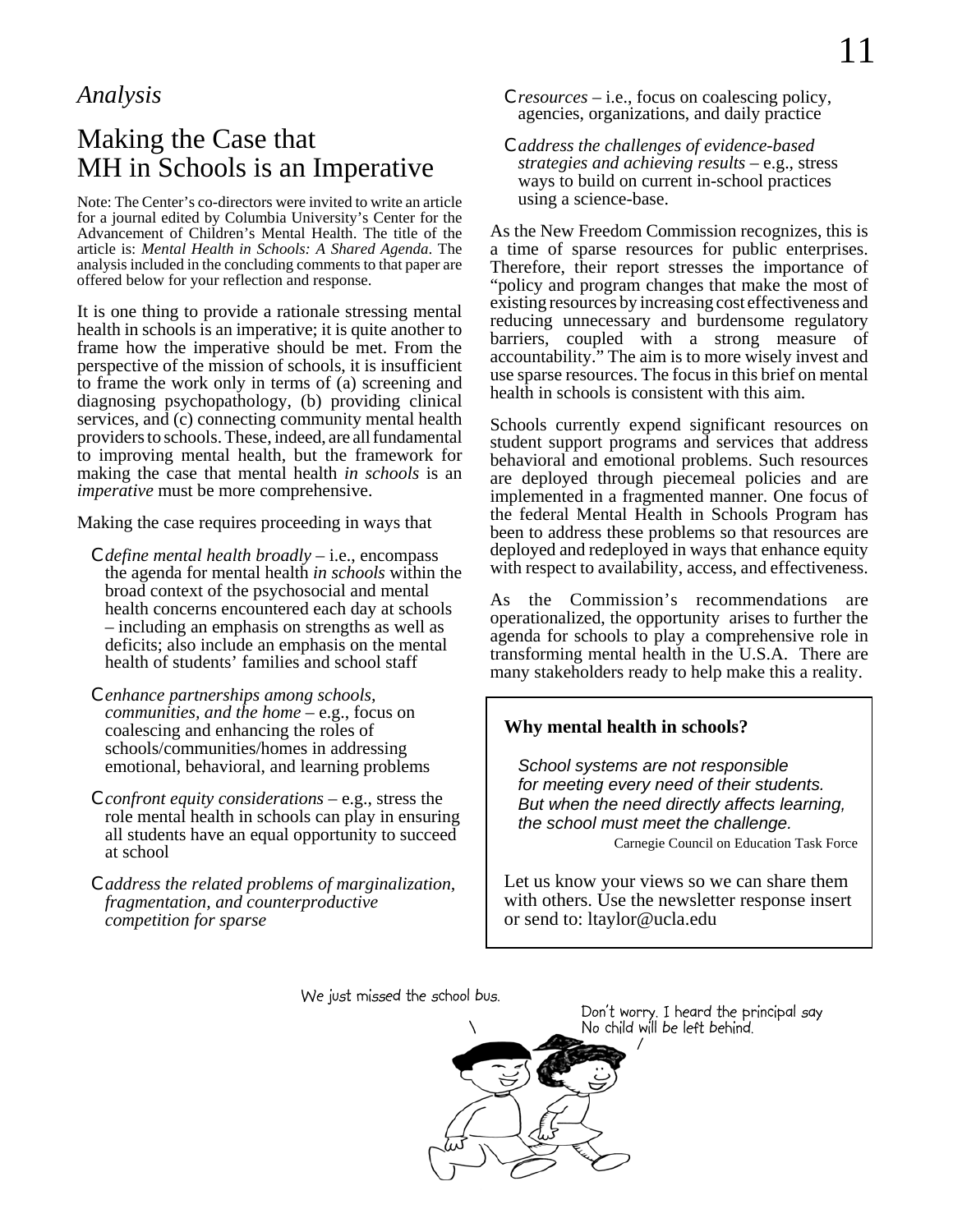Each month the Center highlights an emerging issue in its electronic newsletter. A recent issue was

### *Policing in Schools Experiencing Frequent Violence*

On 10/19/04 the *New York Times* story "City Adapts a Police Strategy to Violent Schools" noted 16 of New York City's most troubled schools were "blending attention to detail with an influx of police officers, school safety agents and other disciplinary and support staff." The story indicates that preliminary data show a 40% decrease in major crime. It is also stressed that reaction from those in the education community is mixed. The following quotes are cited as examples:

"It always made sense to me that if you flood a school with law enforcement resources, you should be able to reduce violence. The question is: What does it cost, and what is the precise gain for every dollar spent?"

"Are we going to have police in the building forever? Somehow we have to come out with an implementation plan and have a gradual decrease in police presence. If we need police in the building, something is wrong with the building."

"Things are better, but we're at a critical, fragile point. We've turned a corner, but we're at the beginning of a long climb."

"The cry is that we don't have enough safety agents in school. Well, the reality is we never will have that luxury, and that isn't the answer."

*What do you think about all this? Concerns? Strategies? Use the newsletter response insert or send your comments to ltaylor@ucla.edu*

Please see the insert and take a few minutes to provide us with some comments and feedback and/or to make a request.

### **School Mental Health Project/**

**Center for Mental Health in Schools Department of Psychology, UCLA Los Angeles, CA 90095-1563** PX-55

NON-PROFIT ORGANIZATION U.S. POSTAGE **PAID** UCLA

nt of Health and Human Services D Λ



 The Center for Mental Health in Schools is co-directed by Howard Adelman and Linda Taylor and operates under the auspices of the School Mental Health Project in the Dept. of Psychology ,UCLA. upport comes in part from the Office of Adolescent Health, Maternal and Child Health Bureau, Health Resources and Services Administration. Co-funding comes from the Center for Mental Health Services, Substance Abuse and Mental Health Services Administration.

Both HRSA and SAMHSA are agencies of the U.S. Dept. of Health and Human Services.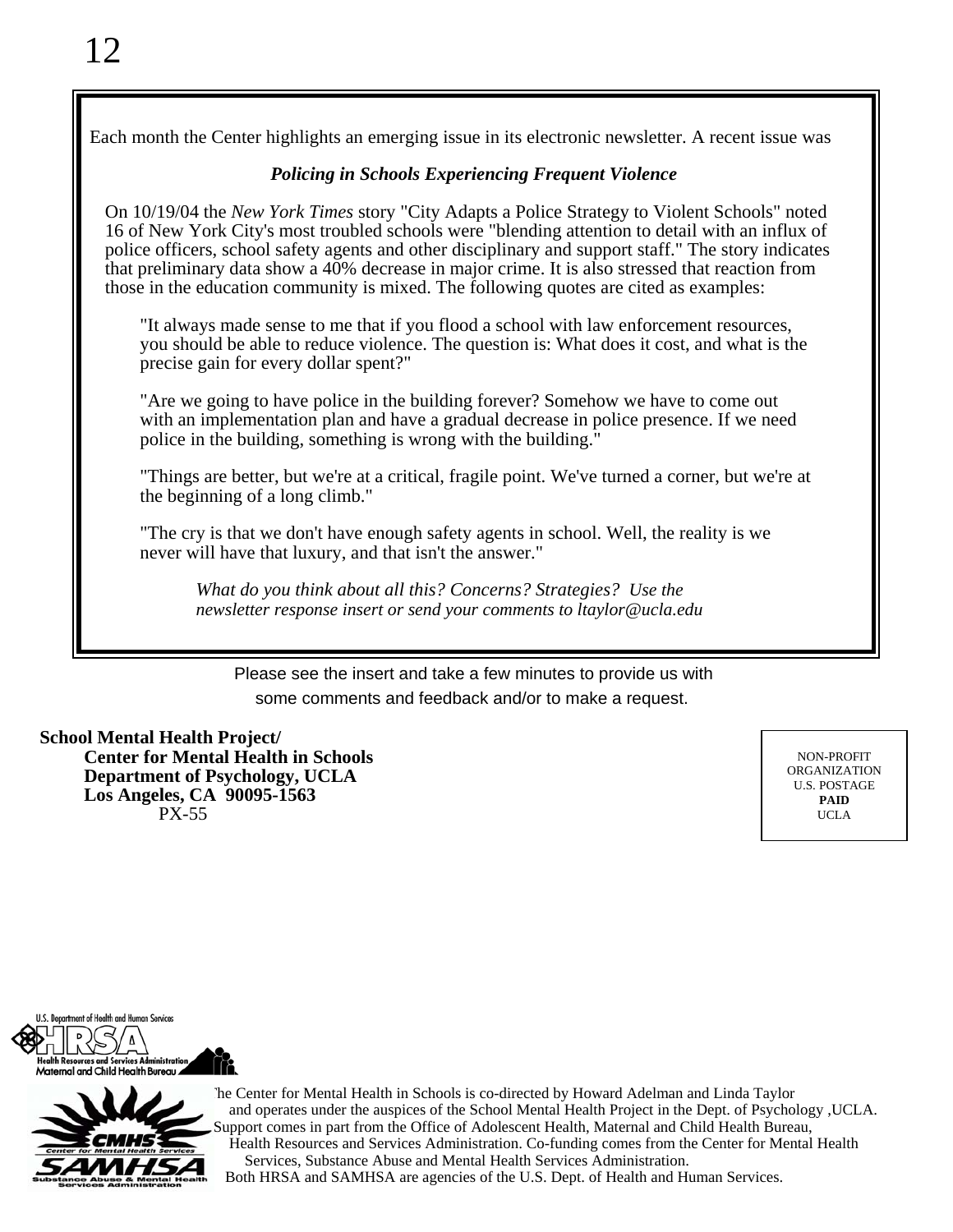### **Response (Newsletter, Winter, 2005)**



**Substance Abuse & Mental Health**<br>Services Administration

(1) Share your thoughts about

(a) Screening for Depression (see pages 9 & 10)

(b) Making the case that MH in schools is an imperative (see page 11)

(c) Policing in schools experiencing frequent violence (see page 12)

(2) Do You Want Your State to Organize a State Summit for New Directions for Student Support

A key aspect of developing state-wide initiatives for *New Directions for Student Support* is to help each state begin by organizing a state-wide summit **(See p. 8 of Newsletter)**.

\_\_\_ I want my state to organize a statewide summit on *New Directions for Student Support.* 

\_\_\_ I might be interested; let me know if you plan one in my state.

Below are some people the Center should contact to see if they are interested: Name Contact Info

(3) If you have any resource requests, list them below.

(4) As always, we welcome your feedback on any facets of the Center's operations.

| Phone $(\_\_)$ Fax $(\_\_)$ Fax $(\_\_)$ E-Mail                                                                                                                                                                                                                                             |                                                                                                                                         |
|---------------------------------------------------------------------------------------------------------------------------------------------------------------------------------------------------------------------------------------------------------------------------------------------|-----------------------------------------------------------------------------------------------------------------------------------------|
| <b>Thanks for completing this form.</b> Return it by FAX to (310) 206-8716 or by mail.<br>The Center for Mental Health in Schools is co-directed by Howard Adelman and Linda Taylor<br>and operates under the auspices of the School Mental Health Project in the Dept. of Psychology, UCLA | U.S. Department of Health and Human Services<br><b>Health Resources and Services Administration</b><br>Maternal and Child Health Bureau |
| Support comes in part from the Office of Adolescent Health, Maternal and Child Health Bureau,<br>Health Resources and Services Administration.                                                                                                                                              |                                                                                                                                         |
| Co-funding comes from the Center for Mental Health Services, Substance Abuse and<br>Mental Health Services Administration.<br>Both HRSA and SAMHSA are agencies of the U.S. Dept. of Health and Human Services.                                                                             |                                                                                                                                         |